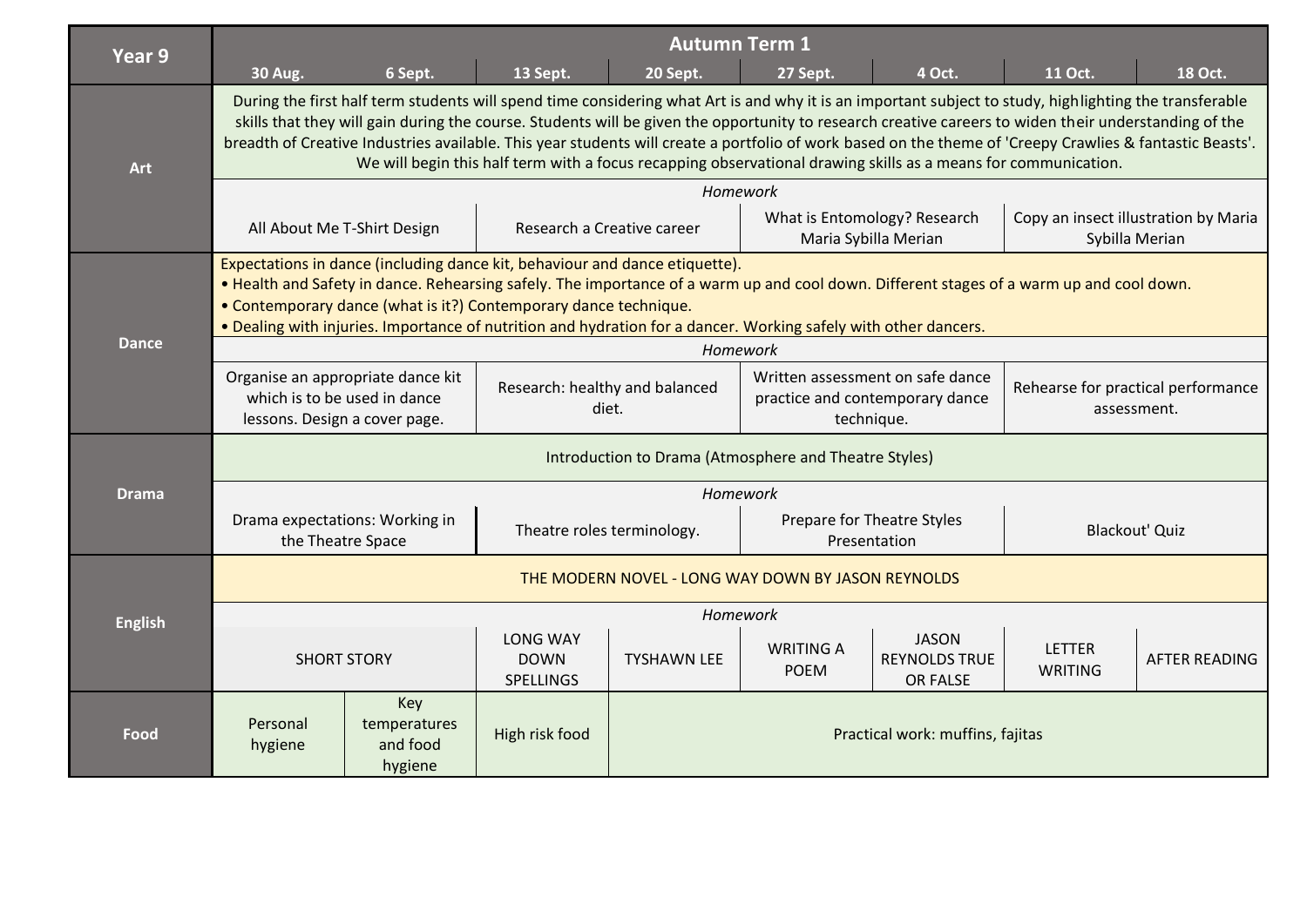| <b>French</b>   | Students will learn to talk about themselves, their family and and their friends                                                                                            |  |                                                                                                      |                                                           |                                                                            |                                                                                                                          |                                                                                        |  |
|-----------------|-----------------------------------------------------------------------------------------------------------------------------------------------------------------------------|--|------------------------------------------------------------------------------------------------------|-----------------------------------------------------------|----------------------------------------------------------------------------|--------------------------------------------------------------------------------------------------------------------------|----------------------------------------------------------------------------------------|--|
|                 | Homework                                                                                                                                                                    |  |                                                                                                      |                                                           |                                                                            |                                                                                                                          |                                                                                        |  |
|                 | Vocabulary learning : quizlet                                                                                                                                               |  | Grammar worksheet/Quiz                                                                               |                                                           | To write an email to your penfriend<br>to present yourself and your family |                                                                                                                          | Reading/Iistening tasks                                                                |  |
|                 | What is Geography?                                                                                                                                                          |  | How is the<br>world viewed?                                                                          |                                                           | Introduction to development                                                |                                                                                                                          | The Middle East                                                                        |  |
| Geography       | Homework                                                                                                                                                                    |  |                                                                                                      |                                                           |                                                                            |                                                                                                                          |                                                                                        |  |
|                 |                                                                                                                                                                             |  | Photo annotation                                                                                     | Country profile                                           |                                                                            |                                                                                                                          | Show My Homework Retrieval Quiz                                                        |  |
| <b>Graphics</b> | Heroes and Villains: Creative drawing. The students will be learning a range of techniques to develop drawings of characters inspired by different<br>designers and themes. |  |                                                                                                      |                                                           |                                                                            |                                                                                                                          |                                                                                        |  |
|                 | Homework                                                                                                                                                                    |  |                                                                                                      |                                                           |                                                                            |                                                                                                                          |                                                                                        |  |
|                 | Jobs in graphic design                                                                                                                                                      |  | Visual research of heroes and<br>villain characters                                                  |                                                           | Research and collect examples of<br>Zentangle designs                      |                                                                                                                          | Create your own zentangle design<br>using one of the templates as a<br>starting point. |  |
|                 | Who are the British?                                                                                                                                                        |  |                                                                                                      |                                                           |                                                                            |                                                                                                                          |                                                                                        |  |
|                 | Homework                                                                                                                                                                    |  |                                                                                                      |                                                           |                                                                            |                                                                                                                          |                                                                                        |  |
| <b>History</b>  | Extended essay to evaluate<br>student's passion for history and<br>their literacy: What is the most<br>important<br>person/event/civilisation/invention<br>in History?      |  | An article from an academic<br>Historian on the Anglo-Saxons and<br>reading comprehension questions. | Scholarship work on ethnic<br>minorities in Tudor England |                                                                            | An article from an academic<br>Historian on the causes of the First<br>World War and reading<br>comprehension questions. |                                                                                        |  |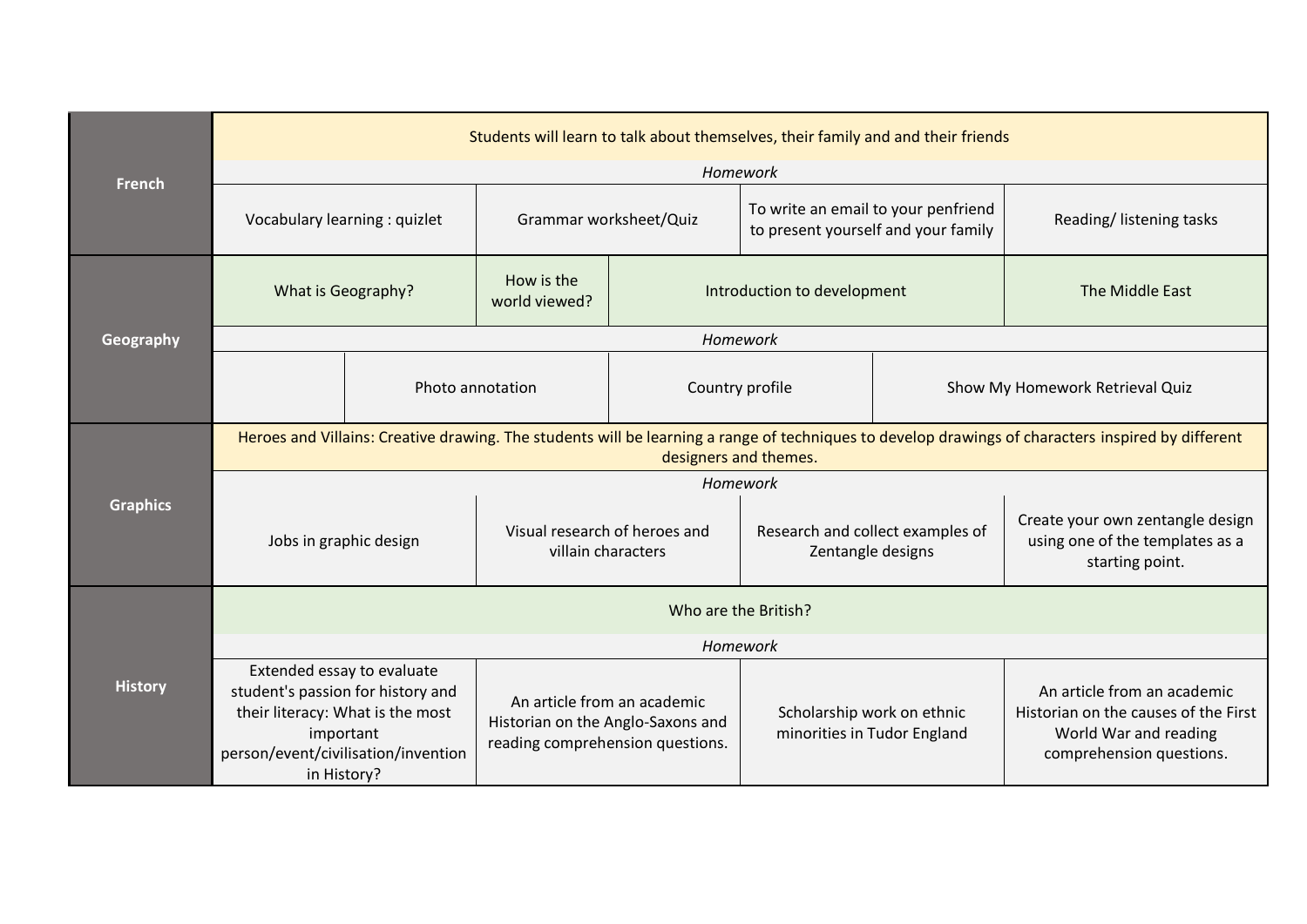| <b>IT/Computing</b>               | E safety unit                                   |                                                                                                     |                                                 |                                                                    |  |  |  |  |
|-----------------------------------|-------------------------------------------------|-----------------------------------------------------------------------------------------------------|-------------------------------------------------|--------------------------------------------------------------------|--|--|--|--|
|                                   | Homework: E safety online test                  |                                                                                                     |                                                 |                                                                    |  |  |  |  |
|                                   | Logging on to WUS and accessing<br><b>Teams</b> | Identity Theft poster                                                                               | Dangers of Sexting Sway<br>presentation         | Online E safety test in preparation<br>for actual end of unit test |  |  |  |  |
| <b>Maths Higher</b>               | Algebra 1                                       |                                                                                                     | Probability 1                                   |                                                                    |  |  |  |  |
|                                   | Homework                                        |                                                                                                     |                                                 |                                                                    |  |  |  |  |
|                                   | Algebra 1                                       |                                                                                                     | Probability 1<br>Probability 1<br>Probability 1 |                                                                    |  |  |  |  |
| <b>Maths</b><br><b>Foundation</b> | Algebra 1                                       |                                                                                                     |                                                 |                                                                    |  |  |  |  |
|                                   | Homework                                        |                                                                                                     |                                                 |                                                                    |  |  |  |  |
|                                   | Algebra 1                                       |                                                                                                     |                                                 |                                                                    |  |  |  |  |
|                                   | <b>All about Bass</b>                           |                                                                                                     |                                                 |                                                                    |  |  |  |  |
|                                   | Homework                                        |                                                                                                     |                                                 |                                                                    |  |  |  |  |
| <b>Music</b>                      | Bass Clef quiz                                  | Listening task to identify the<br>bass instruments which can be<br>heard in a given piece of music. | Worksheet on reading bass clef<br>notation      | End of topic performance<br>review                                 |  |  |  |  |
| <b>PE</b>                         | <b>Induction &amp; Fitness Test</b>             | Rugby, Basketball, Netball, Badminton                                                               |                                                 |                                                                    |  |  |  |  |
| <b>Product Design</b>             | <b>Graphic Processes: Technical Drawing</b>     |                                                                                                     |                                                 |                                                                    |  |  |  |  |
|                                   | Homework                                        |                                                                                                     |                                                 |                                                                    |  |  |  |  |
|                                   | Three-dimensional sketching                     | Research into: Earl Dean                                                                            | Research into: Klaus Marten                     | Pivotal joints task sheet                                          |  |  |  |  |